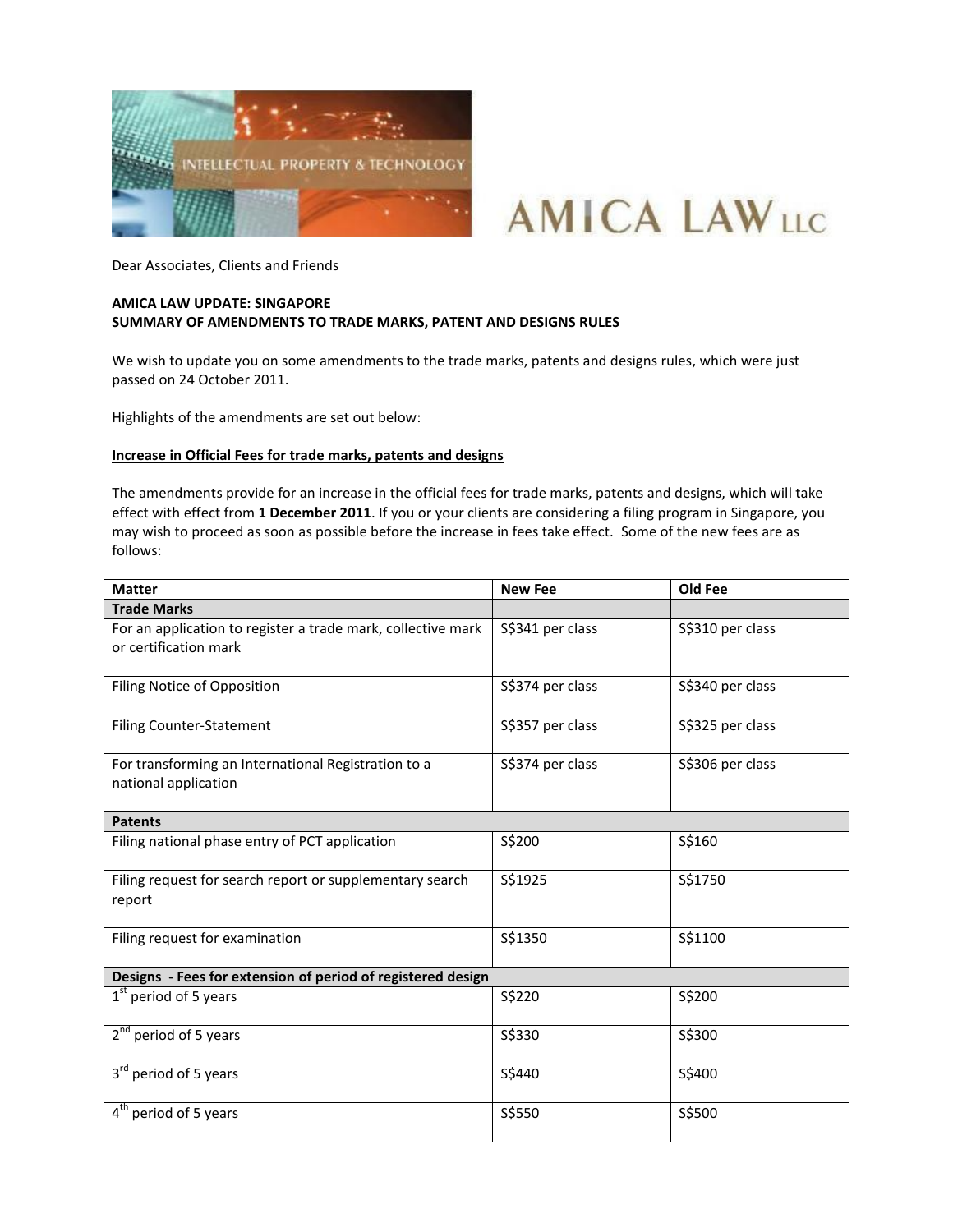The complete list of new fees may be found in th[e website](http://www.ipos.gov.sg/NR/rdonlyres/A085C1F3-3C4C-4F69-BD24-87F2DF2AF5C9/20078/NewFeesandForm1.pdf) of the Intellectual Property Office of Singapore ("**IPOS**").

As for our professional fees, we are happy to inform you that there are no increases. Our new schedule of fees incorporating these new official fees is available on request.

#### **Tenth Edition of the NICE Classification**

IPOS will subscribe to the Tenth Edition of the Nice Classification of Goods and Services which will come into effect **1 January 2012.** 

However, for trade mark applications filed before 1 January 2012, the Ninth Edition of the Nice Classification shall continue to apply. Trade Mark applications filed on or after 1 January 2012 shall be filed in accordance with the Tenth Edition of the NICE Classification.

The Registry has clarified that there will be no reclassification of goods and services for existing applications filed prior to 1 January 2012. Cross class searches will be conducted by the Registry to ensure that all relevant citations are considered.

### **Change in practice for patent hearings**

The amendments also introduce new procedure with regard to certain inter partes patent hearings before the Registrar, including revocation, amendment and infringement hearings. In particular, the amendments seek to provide more certainty in cases where one or both parties do not appear.

Upon completion of the evidence phase of proceedings, the Registrar will issue a date where parties will be heard. Submissions and bundle of authorities must be filed and exchanged between parties at least one month beforehand Patents Form 40A must be filed by the parties if they intend to appear. If no form is filed, or the party simply does not appear on the appointed day, the Registrar has the discretion to proceed without that party, or dispense with the Hearing altogether and give his decision.

If none of the parties appear, the proceedings may be struck out by the Registrar but can be restored upon application by any party. Similarly, a party does not appear at a Hearing may apply for the Registrar's decision to be set aside. Note that the latter does not apply to the party who was in attendance at the Hearing. However, in both cases there is a time limit to restore or set aside, which is within 7 days of the date when the proceedings were struck out, or the date of the decision.

### **Other News**

#### **Mediation of Intellectual Property Disputes**

IPOS recently announced the signing of a Memorandum of Understanding ("**MOU**") with the World Intellectual Property Organisation ("**WIPO**") for the establishment of a framework for the use of mediation to resolve intellectual property disputes filed with IPOS. The press release on the signing of the MOU can be found [here.](http://www.ipos.gov.sg/topNav/news/pre/The+Intellectual+Property+Office+of+Singapore+and+the+World+Intellectual+Property+Organization+Colla.htm)

WIPO had established its first presence in the region with the establishment of the WIPO Arbitration and [Mediation Centre](http://www.wipo.int/amc/en/center/singapore/) here in Singapore in January 2010. Recognising that many IP disputes that are filed with IPOS may involve similar disputes in multiple jurisdictions, the collaboration between IPOS and WIPO would likely provide more options to parties seeking an effective and efficient resolution of disputes. As mediation is often confidential and need not be bound by the territorial laws governing civil proceedings in Court or registry proceedings at the Registry, it is anticipated that this collaboration between IPOS and WIPO will provide parties